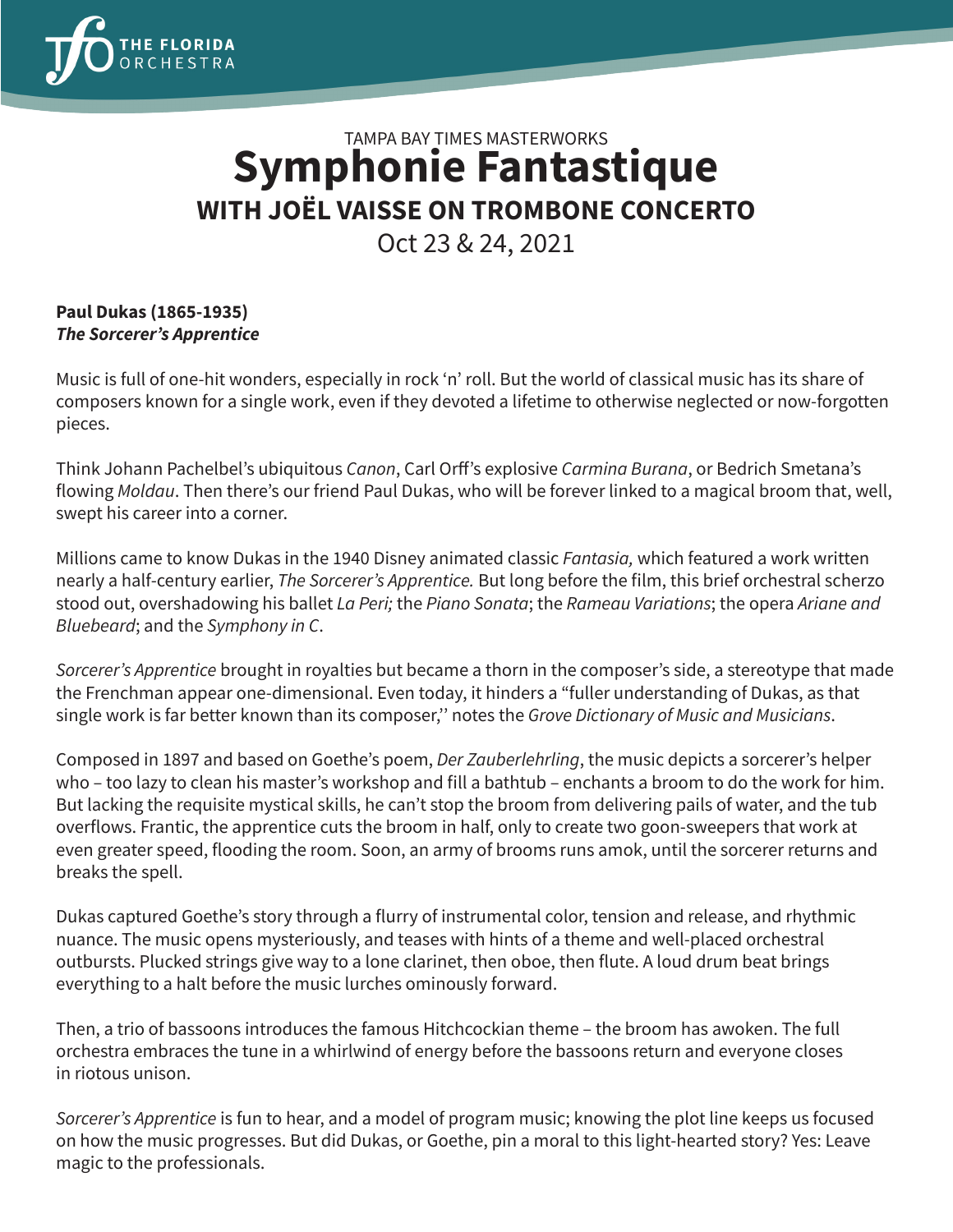

## **Thierry Caens (1958- )** *Contrasts for Trombone* **(world premiere of orchestral version)**

As a listener in the audience, it's always intriguing to be part of the first-ever public performance of a new work. It's even more interesting to witness a premiere for an instrument we rarely see solo on stage: the trombone.

This protracted and noble member of the brass family sits at the back of the orchestra, usually hidden behind a thicket of other players. Its resonance – ranging from a rasp to a blast – helps blend the colors of the orchestra, and deepens the palette in such pieces as the *Tuba mirum* from Mozart's *Requiem*, Wagner's *Ride of the Valkyries,* or just about anything by Bruckner.

But extended trombone solos, much less full concertos, are rare, which makes this latest masterworks program intriguing. In an all-French lineup, TFO's Principal Trombone Joël Vaïsse takes center stage in the premiere of an orchestral version of *Contrasts* by the composer and virtuoso trumpeter Thierry Caens.

"It's a very cool piece to play, very demanding and rhythmic, like movie music with a lot of contrasts,'' Vaïsse says. "And for the audience, it's very pleasant to listen to.''

Caens composed the piece in 2012 for trombone and brass ensemble, then orchestrated it this year as a TFO commission and Vaïsse as soloist. Having premiered *Contrasts* in France in its original version, Vaïsse thought it would go over well with audiences in Tampa Bay.

"We chose it because we wanted to feature our principal trombone and this piece was written just for him," says TFO General Manager Edward Parsons.

Scored in one movement, *Contrasts* opens with a somber theme taken up by the soloist, who eludes a tonal center long enough to give the music an edgy quality. The work quickly grows intense, sounding war-like through the insistent barrage of kettledrums, and follows with a subdued middle section. A dissonant crescendo builds, the trombone slipping in and out of the orchestra's complex textures, and the music ends in delirious upheaval.

For the soloist, the music demands a laser focus on technique from the lowest to the highest register.

"It's very challenging and quite crazy,'' Vaïsse says. "When the orchestra plays at full power, the solo part is very challenging and you need a lot of stamina.''

Whether *Contrasts* becomes part of the repertoire and performed around the world remains to be seen, but giving the trombone a chance to shine is important.

"This is a big change for me, to present the trombone to the listener, and for once the instrument won't sit in the back of the orchestra,'' Vaïsse adds. "It also can be a solo instrument and sing like a piano or violin. This gives me a chance to show what the trombone can do and the emotion it can convey.''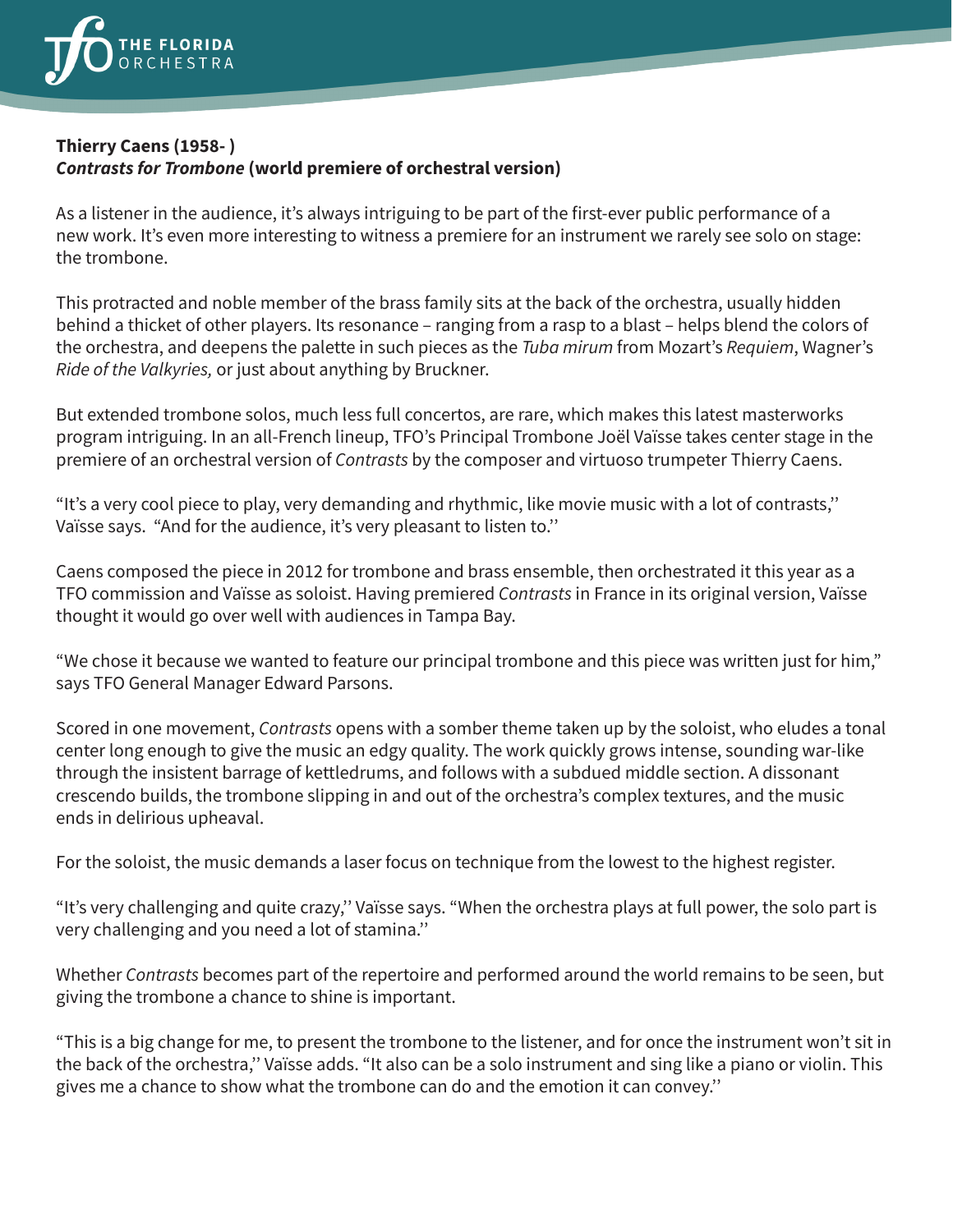

## **Hector Berlioz (1803-1869)** *Symphonie Fantastique, Op. 14*

To say Hector Berlioz wore his heart on his sleeve would be an understatement. Music for the great French composer was not an objective art with a strict adherence to rules, but an extension of his emotions and fantasies. To hear a work by Berlioz is to be immersed in autobiography.

"Which of the two powers, love or music, can elevate man to the most sublime heights?'' he once said. "Why separate them? They are two wings of the soul.''

Berlioz was a mercurial, blunt, passionate and determined idealist. Had he chosen painting instead of composing, his canvases would be on fire with color. His personality makes itself known in a single bar of music, undeniable and quickly etched in the mind. His skill as an orchestrator, penchant for vivid tonal hues, soaring literary subjects and the embodiment of images, ideas and feelings into his scores helped Berlioz open the door to the Romantic era in music.

Everything for Berlioz was big. His colossal *Requiem* and *Te Deum* require such large forces – and expense – they are seldom performed (TFO last staged the *Requiem* 20 years ago). He wrote no significant chamber music. This may have been as much hard-wired egocentrism as a reflection of the era, notes Jan Swafford in his book *The Vintage Guide to Classical Music*: "It was an age when artists were expected to be excessive, profligate, on the edge of sanity. In other words, Berlioz's personality and self-consciousness were symptomatic of his time."

Berlioz fueled much of his thinking with literature, and by the time he entered the Paris Conservatory at age 22, he had immersed himself in the works of Virgil, Shakespeare, Goethe and Sir Walter Scott. From books, Berlioz fashioned his music as program – as opposed to absolute, or abstract music – and each of his creations tells a vivid and imaginative story.

The most famous of these is his preternatural *Symphonie Fantastique* of 1830, a macabre, surreal, emotive, drug-induced nightmare. It also introduced the *idée fixe,* or "fixed idea,'' a short motif that reappears throughout the symphony and adds structural coherence.

Originally titled *Episode in the Life of an Artist: Fantastic Symphony in Five Movements*, the work is remarkable for a 26-year-old composer, as it displays a mastery of orchestration, a dynamic spectrum of mood, and a boldness unprecedented at the time. It also transformed the symphony into the realm of explicit drama: The orchestra no longer played within traditional confines, but as a living, breathing animal. Reflecting on the work years later, Berlioz said he composed it in "a mental boil.''

Symphonie Fantastique is biographical in that it expresses his love for an Irish actress named Harriet Smithson, the subject of the recurring motif. When a young artist – Berlioz – realizes his feelings are unrequited, he falls into a reverie in five parts:

- *1. Dreams and Passions The artist recalls the longing he suffered before meeting his beloved*
- *2. A Ball The idée fixe theme appears in an energetic waltz*
- *3. In the Country He finds peace in the shepherd's flute, but a storm lingers*